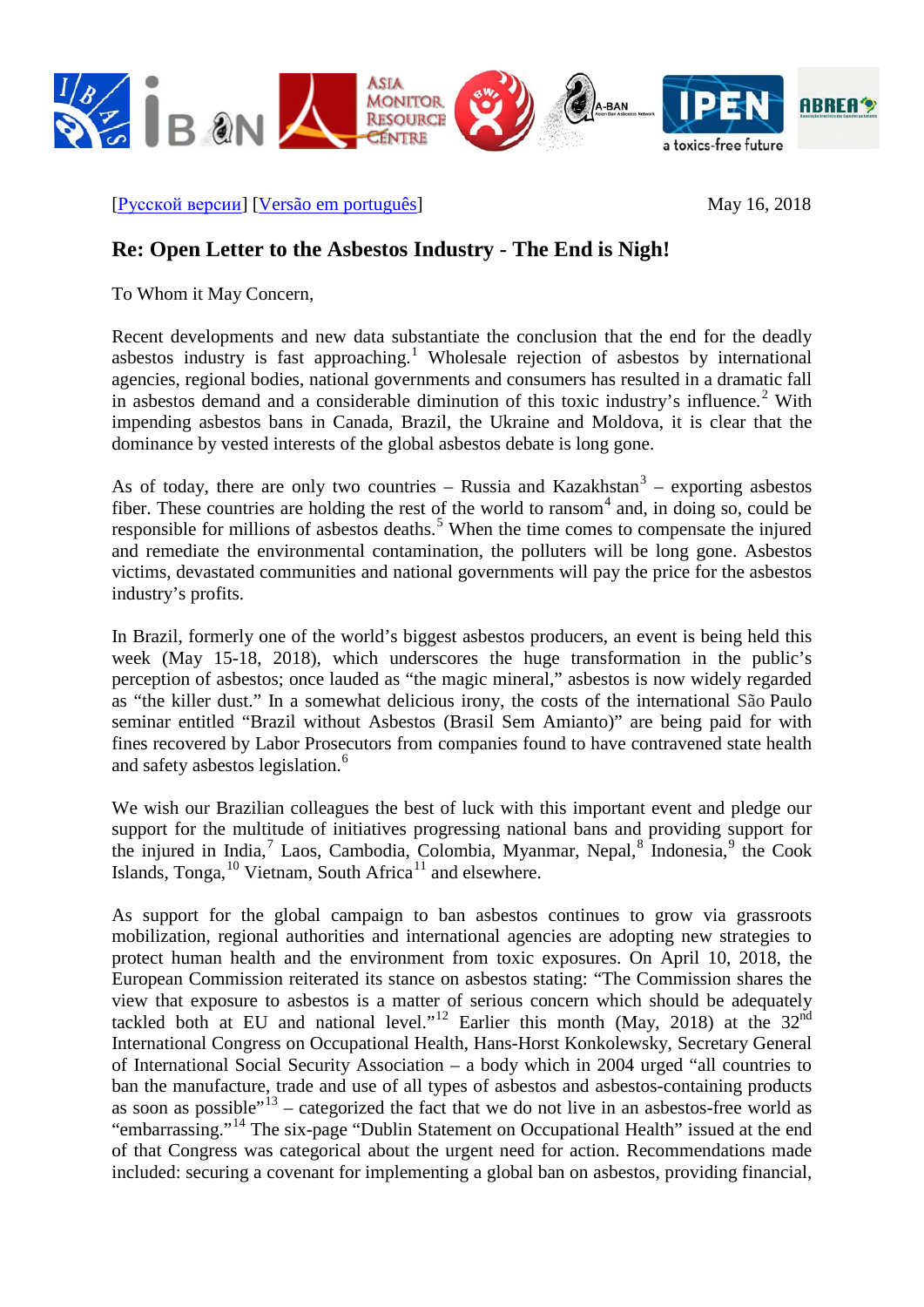technical and educational support for countries seeking to achieve a ban, implementing prevention programs to minimize hazardous exposures and eliminate asbestos-related diseases and making public investment and development aid conditional on banning asbestos.[15](#page-3-14)

The asbestos industry, an industry of death and destruction, is itself dying. As this toxic technology is consigned to the history books, a "just transition policy" for redundant asbestos miners and affected communities should be implemented as a matter of urgency. They too deserve the human right to work and live in a healthy environment; for them, and for us, the future is asbestos-free.

Signed by:

## *Individuals*

Emeritus Professor Dr. Hans-Joachim Woitowitz, Medical Faculty of the Justus Liebig University of Giessen, Germany and Emeritus Member, Collegium Ramazzini, Italy

Dr. Jukka Takala, President of the International Commission of Occupational Health

Dr. Daniela Degiovanni, Oncologist and 2018 recipient of the Order of Merit of the Italian Republic, Italy

Dr. Jim teWaterNaude, Public Health Medicine Specialist, Cape Town, South Africa

Dr. Sophia Kisting, Executive Director, National Institute for Occupational Health, South Africa

Mick Antoniw AM, Member of the National Assembly for Wales

Francisco Báez Baquet, former Uralita employee, retired trade unionist, activist author, Seville, Spain

## *Organizations*

Fiona Murie, Global Director Health and Safety and Construction, Building and Woodworkers International

Pamela Miller, CoChair IPEN, International Persistent Organic Pollutants Elimination Network

Laurie Kazan-Allen, Coordinator, International Ban Asbestos Secretariat, UK

Fernanda Giannasi, Civil, Health and Safety Engineer, Retired Labour Inspector and Co-Founder of Associação Brasileira dos Expostos ao Amianto (ABREA/ Brazilian Association of the Asbestos-Exposed), São Paulo, Brazil

Sugio Furuya, Coordinator, Asian Ban Asbestos Network, Japan

Omana George, Program Coordinator, Asia Monitor Resource Centre, Hong Kong

Pooja Gupta, Coordinator, Indian Ban Asbestos Network (IBAN), India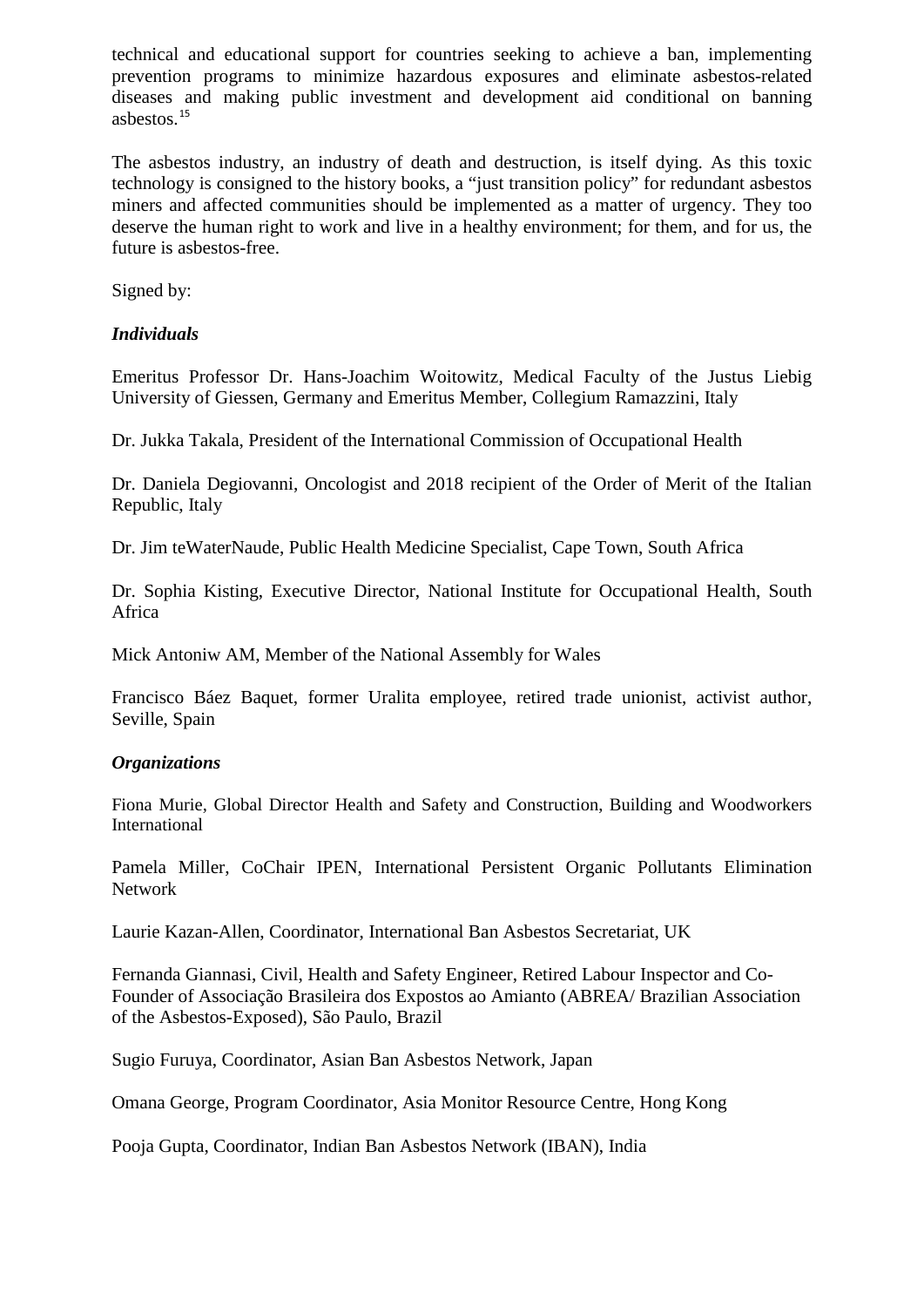Jagdish Patel, Director, Peoples Training and Research Centre, Gujarat, India

AR Chowdhury Repon, Executive Director, Bangladesh Occupational Safety, Health and Environment Foundation, Bangladesh

Professor Domyung Paek, Ban Asbestos Network Korea, Seoul, Korea

Yuyun Ismawati Drwiega, BaliFokus Foundation, Indonesia

M. Darisman, Indonesia Ban Asbestos Network (INA-BAN) and Local Initiative for OHS Network (LION), Indonesia

Robert Vojakovic, President of the Asbestos Diseases Society of Australia, Perth, Australia

Professor Anna Nowak, National Centre for Asbestos-Related Diseases, Perth, Australia

Professor Ken Takahashi, Director, Asbestos Diseases Research Institute, Concord, Australia

Sascha Gabizon, Women in Europe for a Common Future International, Europe

Dr. Evelyn Glensk, Bundesverband der Asbestose-Selbsthilfegruppen (Federal Association of German Asbestos Victims' Groups), Germany

Dr. Annie Thebaud-Mony, Researcher, Ban Asbestos France and Association Henri Pézerat, France

Mavis Nye, Mesothelioma Patient, President of the Mavis Nye Foundation, UK

Graham Dring, Chairperson, Asbestos Victims' Support Groups Forum, UK

Liz Darlison, Head of Services, Mesothelioma UK

Professor Rory O'Neill, Hazards Magazine/ University of Liverpool, UK

Hilda Palmer, UK Hazards Campaign

Kate Lee, Executive Officer, Union Aid Abroad - APHEDA, Australia

Jacques Faugeron, President, Association National de Défense des Victimes de l'Amiante (National Association for the Defence of Asbestos Victims), France

Sanjiv Pandita, Regional Representative, Suisse Solidar, Switzerland

Dr.Vithaya Kulsomboon, Chair of Rural Pharmacist Foundation, Thailand

Kathleen Ruff, Founder & Director, RightOnCanada

Paco Puche, Málaga Amianto Cero, Spain

Benedicto Martino Cruz, President, and José Luis Gómez Aranda, Vice President, la Asociación de Víctimas Afectadas por el Amianto en Cataluña (The Association of Victims Affected by Asbestos in Catalonia), Spain